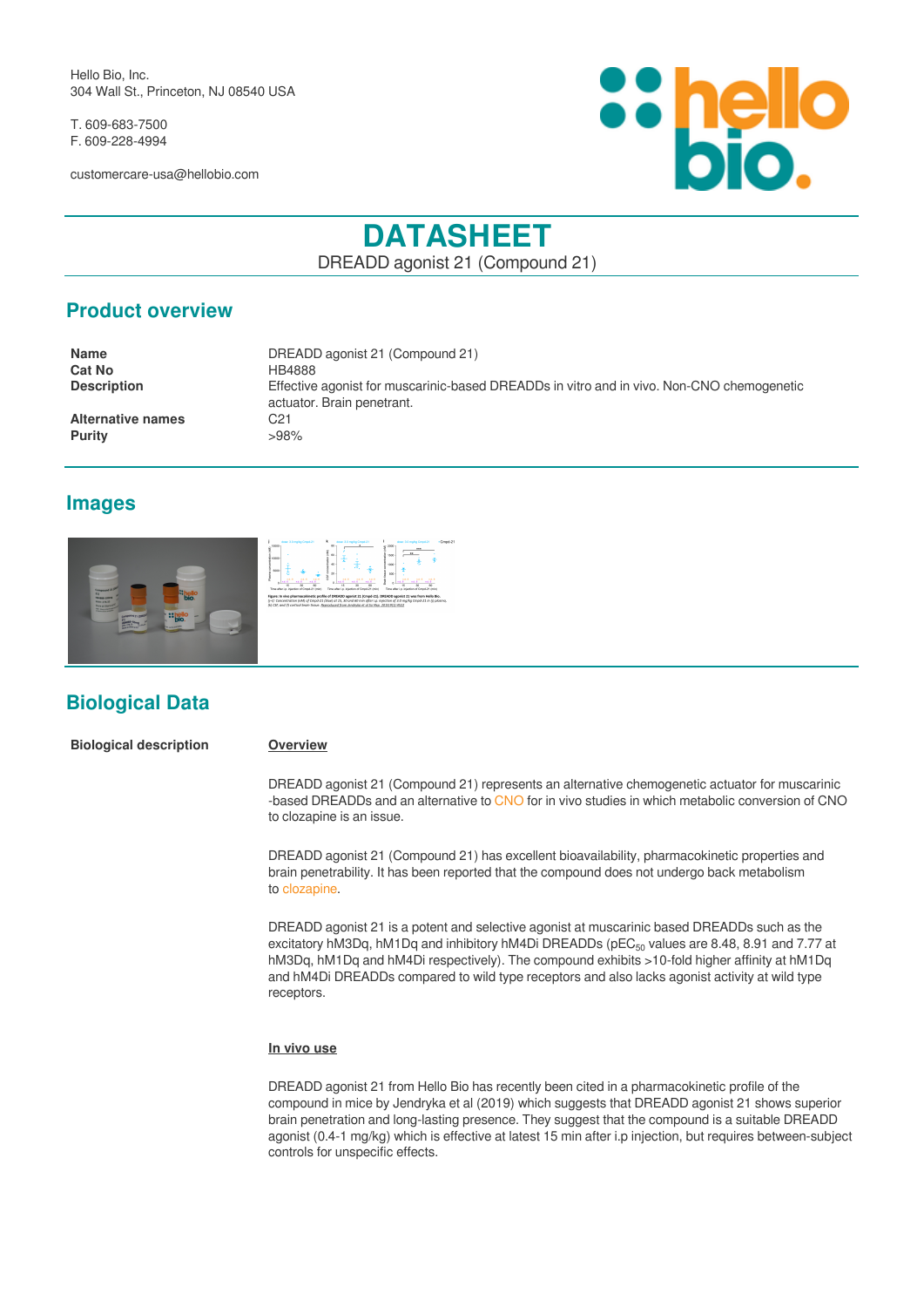#### **Figure: In vivo pharmacokinetic profile of DREADD agonist 21 (Cmpd-21). DREADD agonist 21 was from Hello Bio.**

*(j–l): Concentration (nM) of Cmpd-21 (blue) at 15, 30 and 60 min after i.p. injection of 3.0 mg/kg Cmpd-21 in (j) plasma, (k) CSF, and (l) cortical brain tissue.* Reproduced from [Jendryka et al](https://www.ncbi.nlm.nih.gov/pubmed/30872749) Sci Rep. 2019;9(1):4522

DREADD agonist 21 (Compound 21)-induced activation of hM3Dq and hM4Di can modulate bidirectional feeding in defined circuits in mice. Concentrations of DREADD agonist 21 that resulted in changes in feeding behavior in animals expressing muscarinic DREADDs had no off-target effects in control animals (where musarinic DREADDs were not expressed).

Bonavenutra (2018) suggest that the compound exhibits lower in vivo DREADD potency than clozapine and is not efficient in nonhuman primate (NH) applications.

### **Off target binding / effects**

Bonavenutra (2018) reported DREADD ligands while efficacious in certain applications may not display sufficient potency or selectivity in others.

DREADD agonist 21 shows weak to moderate binding affinity at a range of wild type GPCRs which may translate to functional antagonism in vivo.

Care should therefore be taken with in vivo dosing of DREADD agonist 21 to ensure the free concentration of the compound remains in a range that activates muscarinic DREADDs but is sufficiently low to avoid antagonism at wild type GPCRs.

Strong competitive binding of DREADD agonist 21 (Cmpd-21) to receptor sites of dopamine, 5-HT, opioid, muscarinic, histamine and adrenoceptors in mice has been shown. Only very subtle, if any behavioural alterations using the 5-CSRTT assessment were found Jendryka et al (2019).

In vivo experiments should be conducted with the appropriate controls where DREADD agonist 21 is administered to animals that do not express the muscarinic-DREADDs.

Bonavenutra (2018) reported that doses higher than 1mg/kg produced off-target effects in mice without DREADDs and that the compound displays off-target effects in monkeys at the minimal hM4Dieffective doses.

Goutaudier (2020) reported off-target effects in the TH-Cre rat model using hM4Di DREADDs (strong increase in nigral neuron activity in control animals at 1mg/kg in males) and a transient and residual offtarget effect at 0.5 mg/kg in females). In males, 0.5 mg/kg circumvented this effect to potently activate hM4Di without off-target effects

## **Solubility & Handling**

**Storage instructions** Room temperature **Solubility overview** Soluble in DMSO (100mM) and in ethanol (100mM) **Important** This product is for RESEARCH USE ONLY and is not intended for therapeutic or diagnostic use. Not for human or veterinary use

# **Chemical Data**

**Molecular Weight** 278.35 **Chemical structure**